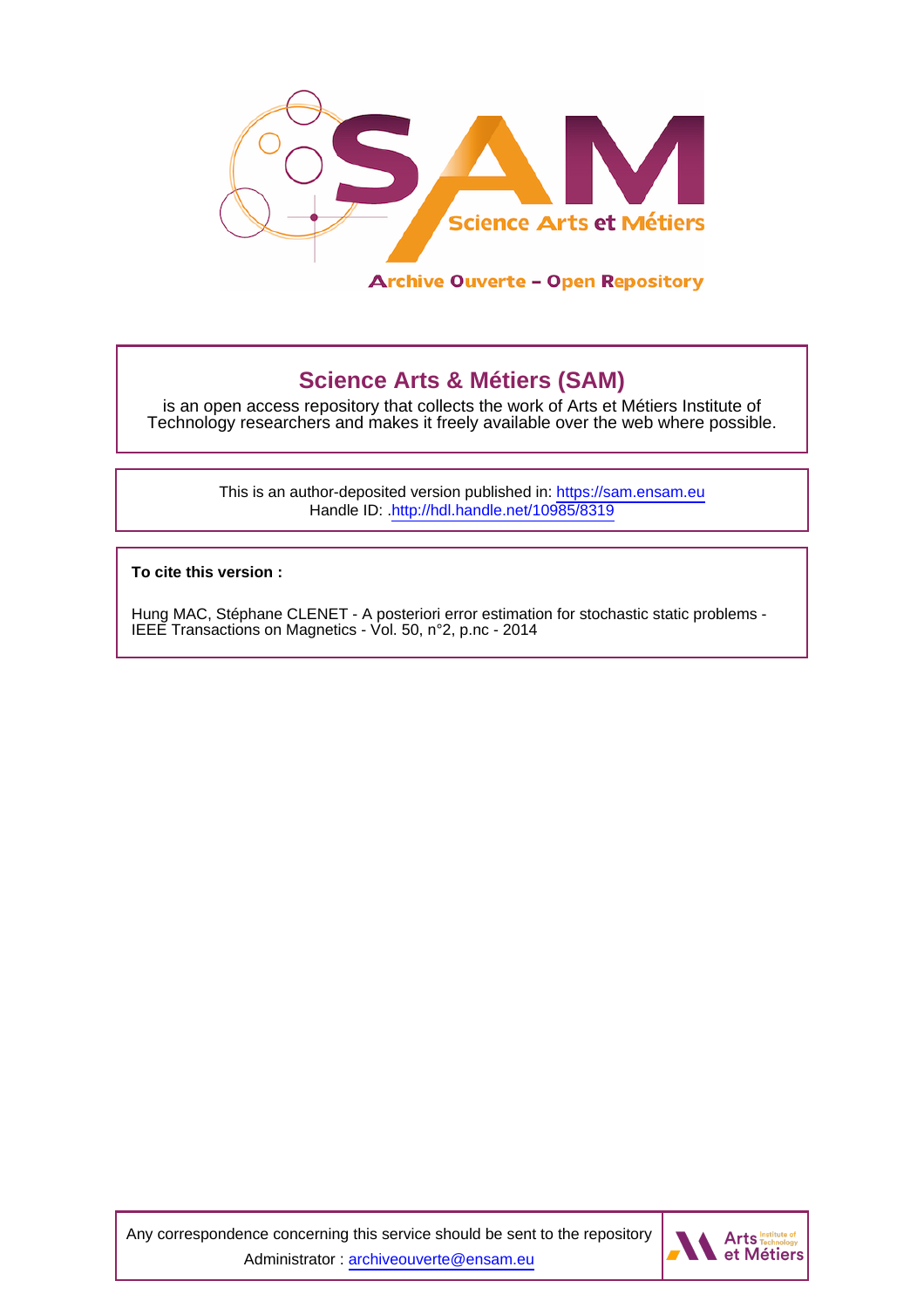# *A posteriori* error estimation for stochastic static problems

D. H. Mac<sup>1</sup>, S. Clénet<sup>1</sup>

 $1$ L2EP, Arts et Métiers ParisTech, 8 bd de Louis XIV, 59000 Lille, France

*Abstract*—To solve stochastic static field problems, a discretization by the Finite Element Method can be used. A system of equations is obtained with the unknowns (scalar potential at nodes for example) being random variables. To solve this stochastic system, the random variables can be approximated in a finite dimension functional space - a truncated polynomial chaos expansion. The error between the exact solution and the approximated one depends not only on the spatial mesh but also on the discretization along the stochastic dimension. In this paper, we propose an *a posteriori* estimation of the error due to the discretization along the stochastic dimension.

*Index Terms*—Stochastic problems, Finite Element Method, Polynomial Chaos Expansion, Magnetostatics, Error estimation.

#### I. Introduction

Numerical modelling can be used to predict the behavior of an electromagnetic device. The Maxwell equations can be solved using the Finite Element Method (FEM). In a linear static problem, FEM leads to a linear system of equations. The unknowns could be the value of the scalar potential at the nodes or the circulation of the vector potential at the edges, for example.

When the input data (behavior laws of the material, the geometry of the device, ...) of the numerical model are uncertain due to several factors like the ageing of the material, the imperfections of the manufacturing processes, ..., the Maxwell equations become stochastic. Consequently, system of equations obtained by FEM becomes also stochastic. The unknowns are random variables. Sampling methods like the Monte Carlo Simulation Method (MCSM) can be used to estimate statistical moments or probability of failures. Another method consists of approximating the solution of the system of equations given by FEM along the random dimension. In engineering, this approach was introduced by Ghanem [1] in mechanics and widely developed in this area. In computational electromagnetic, this approach was introduced in [2] and [3].

The Polynomial Chaos Expansion (PCE) [4] is one of the most popular methods to approximate random variables. The numerical solution can be obtained then by two discretization steps, one along the spatial dimension (mesh) and the other along the random dimension using a truncated PCE. To evaluate the numerical error (i.e. the distance between the numerical solution and the exact solution), one can distinguish two kinds of error estimation, *a priori* and *a posteriori* error estimations. In this paper, we are interested in *a posteriori* error estimation which is calculated from the numerical solution and so, the error estimation is evaluated after the numerical solution of

the problem. The *a posteriori* error estimation of a stochastic problem has been already addressed in literature [5], [6], [7]. In [5], an error estimation based on the hyper-circle theorem is proposed. This error requires the solutions of two complementary formulations. This error estimator takes simultaneously into account the error due to the discretizations along the spatial and the random dimensions, giving a so-called "global estimation". In [6], an error estimation based on the solution of an adjoint problem is proposed. The estimator is applied to some non-linear problems where the adjoint problem becomes linear and the solution of the adjoint problem needs then less time than the initial one. The error estimation in [6] is also global and can be applied only for the numerical solution obtained by the Spectral Stochastic Finite Element Method (SSFEM) [2], [3]. In [7], an error estimator enabling us to evaluate the error due the stochastic discretization (only due to PCE), the so-called stochastic error, has been proposed. This estimator is based on the solution of the error equation where the right hand side is the residual evaluated from the numerical solution. The error equation has to be solved using a PCE with higher order than the one used for the numerical solution of the initial equation. In this method, two stochastic problems have to be solved.

In this paper, we propose a stochastic error estimator that is evaluated directly from the residual calculated from the numerical solution. The proposed error estimation is tested on an academic example.

# II. Magnetostatic problem with uncertainties on the behavior law

We are interested in a magnetostatic problem defined on a domain *D* with an uncertain permeability. The permeability can be modeled by a random field  $\mu(x, \theta)$  where the parameter  $\theta$  refers to an elementary event and  $x$  the position. We assume that the random field  $\mu(x, \theta)$  can be expressed explicitly (or at least approximated by a Karhunen−Loeve expansion [8]) as a function of a random vector  $\boldsymbol{\xi}(\theta) = (\xi_1(\theta), \xi_2(\theta), ..., \xi_M(\theta))$ where  $\xi_1(\theta)$ ,  $\xi_2(\theta)$ , ...,  $\xi_M(\theta)$  are real independent random variables with known probability density functions. We denote  $\Theta^M \subset \mathbf{R}^M$  the domain of the random vector  $\boldsymbol{\xi}(\theta)$ . In the following to simplify the potations the dependency on  $\theta$  of following, to simplify the notations, the dependency on  $\theta$  of the random vector  $\xi$  will be removed. We assume also that the permeability is bounded, meaning that:

$$
0 < \mu_{\min}(x) \le \mu(x, \xi) \le \mu_{\max}(x) < \infty \ \ \forall \xi \subset \Theta^M. \tag{1}
$$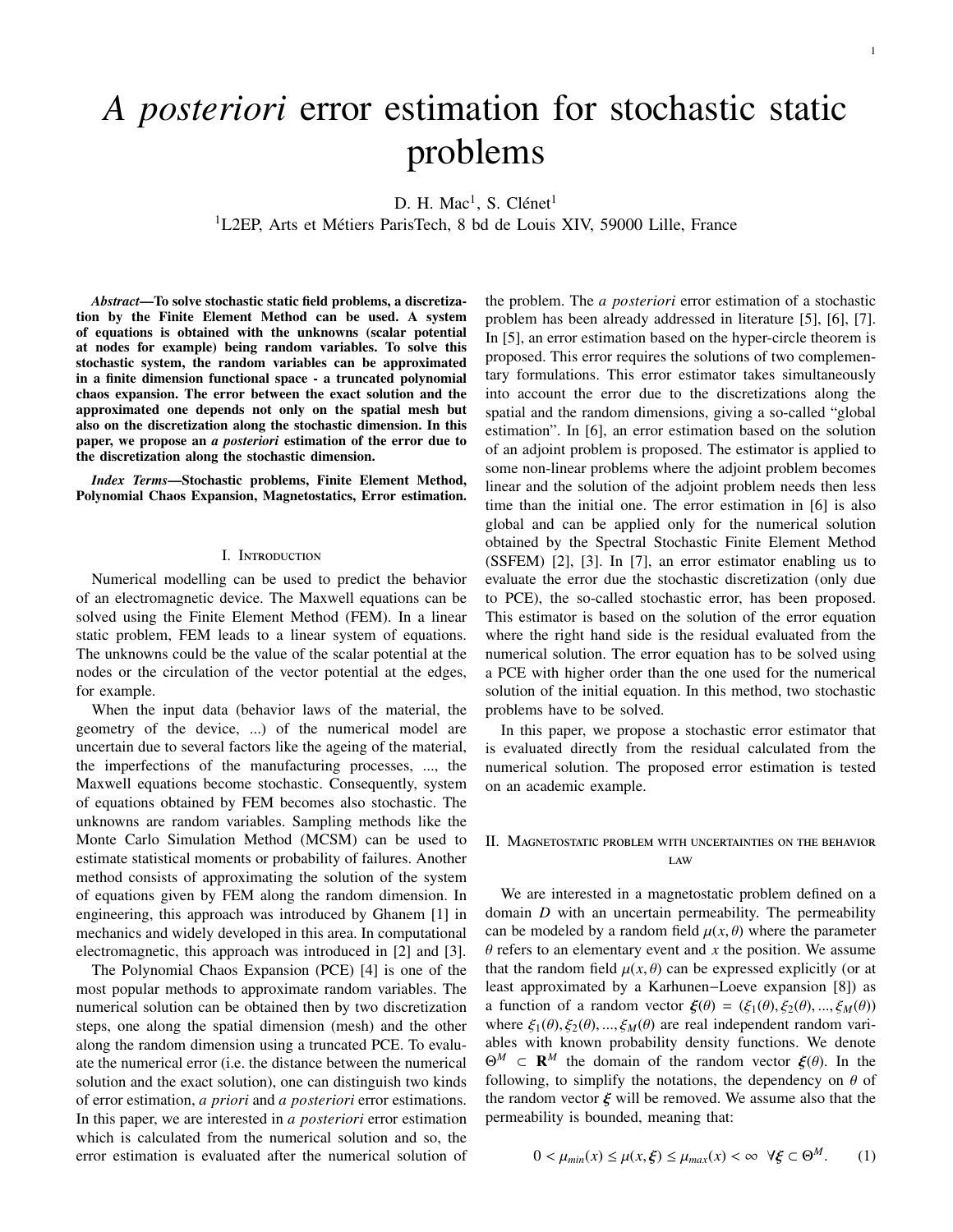The equations of the magnetostatic problem defined on *D*, can be written as:

$$
\begin{cases}\n\nabla \cdot \mathbf{B}(x,\xi) = 0 \\
\nabla \times \mathbf{H}(x,\xi) = \mathbf{J}_s(x) \\
\mathbf{B}(x,\xi) = \mu(x,\xi) \mathbf{H}(x,\xi)\n\end{cases}
$$
\n(2)

with  $x \in D$ ,  $\xi \in \Theta^M$ , where **H** and **B** are the magnetic field<br>and the magnetic flux density respectively. The source term and the magnetic flux density, respectively. The source term  $J_s$ , being divergence free, can be written as  $J_s(x) = \nabla \times H_s(x)$ . For the sake of simplicity, homogeneous boundary conditions are prescribed:

$$
\mathbf{B}(x,\xi)\cdot\mathbf{n}(x) = 0 \ \forall x \in \Gamma_D, \forall \xi \in \Theta^M.
$$
 (3)

We should mention that the results proposed in this paper can be extended also to the case with the mixed boundary conditions, i.e **B**( $x, \xi$ )·**n**( $x$ ) = 0 on one part of  $\Gamma_D$  and **H**( $x, \xi$ )×  $\mathbf{n}(x) = 0$  on the complementary part of the boundary  $\Gamma_D$ . To solve the problem described in (2) and (3), the scalar potential  $\Omega$  can be introduced such that:

$$
\mathbf{H}(x,\xi) = -\nabla\Omega(x,\xi) + \mathbf{H}_s(x)
$$

or the vector potential A, such that:

$$
\mathbf{B}(x,\xi) = \nabla \times \mathbf{A}(x,\xi).
$$

In this paper, we will focus on the scalar potential formulation. The extension to the vector potential formulation case is straightforward. The scalar potential formulation yields the following weak form:

$$
\int_{D} \mu(x,\xi) \nabla \Omega(x,\xi) \cdot \nabla \lambda(x) dx =
$$
\n
$$
\int_{D} \mu(x,\xi) \mathbf{H}_{s}(x) \cdot \nabla \lambda(x) dx \quad \forall \lambda \in H^{1}(D), \forall \xi \in \Theta^{M} \quad (4)
$$

where  $H^1(D)$  is a functional space defined by:

$$
H^{1}(D) = \left\{ v \in L^{2}(D) \mid \int_{D} |\nabla v(x)|^{2} dx < \infty \right\}.
$$
 (5)

Clearly, the solution of (4) is defined up to an additive constant. However, one can notice that the magnetic field is unique and does not depend on the additive constant. In a general case, the analytical solution of (4) is not reachable. Thus, we introduce a tetrahedral mesh  $M$  of the domain *D* with  $n_0$  nodes,  $n_1$  edges,  $n_2$  facets and  $n_3$  elements. An approximation  $\Omega_h$  of the scalar potential  $\Omega$  is sought in  $V_h^{i_0}$ such that

$$
\int_{D} \mu(x,\xi) \nabla \Omega_{h}(x,\xi) \cdot \nabla w(x) dx =
$$
\n
$$
\int_{D} \mu(x,\xi) \mathbf{H}_{s}(x) \cdot \nabla w(x) dx \quad \forall w \in V_{h}^{i_{0}}, \forall \xi \in \Theta^{M} \qquad (6)
$$

where the discrete functional space  $V_h^{i_0}$  is defined by:

$$
V_h^{i_0} = \text{span}\{w_{0i} \mid i = 1, 2, ..., i_0 - 1, i_0 + 1, ... n_0\} \tag{7}
$$

with  $w_{0i}$  the shape function [9] associated with the node *i*. One can notice that the choice of the discrete functional space

 $V_h^{i_0}$  imposes a gauge condition such that the scalar potential is equal to zero at the node  $i<sub>0</sub>$ . This gauge condition imposes the uniqueness of the solution of (6). The other gauge conditions [13] can be implemented but this has no consequence on our proposed method.

### III. Polynomial chaos expansion

The solution of (6) can be written under the form

$$
\Omega_h(x,\xi) = \sum_{i=1, i \neq i_0}^{n_0} \Omega_h^i(\xi) w_{0i}(x) \tag{8}
$$

with  $\Omega_h^i(\xi)$  the value of the scalar potential at the node *i* that is<br>a random variable. To obtain an explicit expression of  $O^i(\xi)$ a random variable. To obtain an explicit expression of  $\Omega_h^i(\xi)$ , the idea is to approximate it in a finite dimension functional the idea is to approximate it in a finite dimension functional space. A truncated PCE can be an appropriate choice if the variation of  $\Omega_h^i(\xi)$  as a function of  $\xi$  is quite smooth. The<br>scalar potential  $\Omega_i(\xi)$  at the node *i* is then approximated by: scalar potential  $\Omega_h(\xi)$  at the node *i* is then approximated by:

$$
\Omega_h^i(\xi) \approx \sum_{j=0}^P \Omega_{ij} \Psi_j(\xi)
$$
\n(9)

where  $\Psi_j$ ,  $j = 0$ : *P* is a set of orthonormal polynomials [4] and  $\Omega_{ii}$  are the real coefficients to be determined. The numerical solution of the problem can be written as:

$$
\Omega_{h,P}(x,\xi) = \sum_{j=0}^{P} \sum_{i=1, i \neq i_0}^{n_0} \Omega_{ij} w_{0i}(x) \Psi_j(\xi). \tag{10}
$$

Two categories of methods, non intrusive and intrusive, have been proposed in the literature to determine  $\Omega_{ij}$ . In the nonintrusive methods [10], [11], the deterministic FEM model can be directly used to obtain the stochastic solution. Indeed, the coefficients  $\Omega_{ij}$  are determined by:

$$
\Omega_{ij} = \sum_{k=1}^{Q} \Omega_h^i(\xi_k) \Psi_j(\xi_k) \omega_k.
$$
\n(11)

The evaluation of coefficients  $\Omega_{ij}$  in (11) requires Q evaluations  $\Omega_h^i(\xi_k)$ , for  $k = 1 : Q$ , where  $\Omega_h^i(\xi_k)$  refers to the scalar<br>potential  $Q_i$ , at node *i* at well fitted points  $\xi$ . Thus  $Q$ potential  $\Omega_h$  at node *i* at well fitted points  $\xi_k$ . Thus, *Q* deterministic problems (6) corresponding to *Q* realizations of the permeability  $\mu(x, \xi_k)$  have to be solved. Several choices of the weights  $\omega_k$  and of the points  $\xi_k$  are possible (see [10], [11]). For a given mesh, the numerical solution (10) depends on the choice of the set of polynomials  $\Psi_j$  and on the set of the evaluation points  $\xi_k$  and on the associated weights  $\omega_k$ .

In the intrusive method (SSFEM method [2], [3]), the coefficients  $\Omega_{ij}$  are determined by using the Galerkin projection:

$$
E\left(\int_D \mu(x,\xi) \nabla \Omega_{h,P}(x,\xi) \cdot \nabla w_{0i}(x) dx \Psi_j(\xi)\right) =
$$
  

$$
E\left(\int_D \mu(x,\xi) \mathbf{H}_s(x) \cdot \nabla w_{0i}(x) dx \Psi_j(\xi)\right)
$$
(12)

with  $i = 1$ :  $n_0 \setminus i_0$ ,  $j = 0$ : *P* and  $E(X(\xi))$  denoting the expectation of the random variable  $X(\xi)$ . Equation (12) leads to a linear matrix system of dimension  $(n_0 - 1) \times (P + 1)$  where the solution is the vector of the coefficients  $\Omega_{ij}$ . For a given mesh, the numerical solution (10) depends on the choice of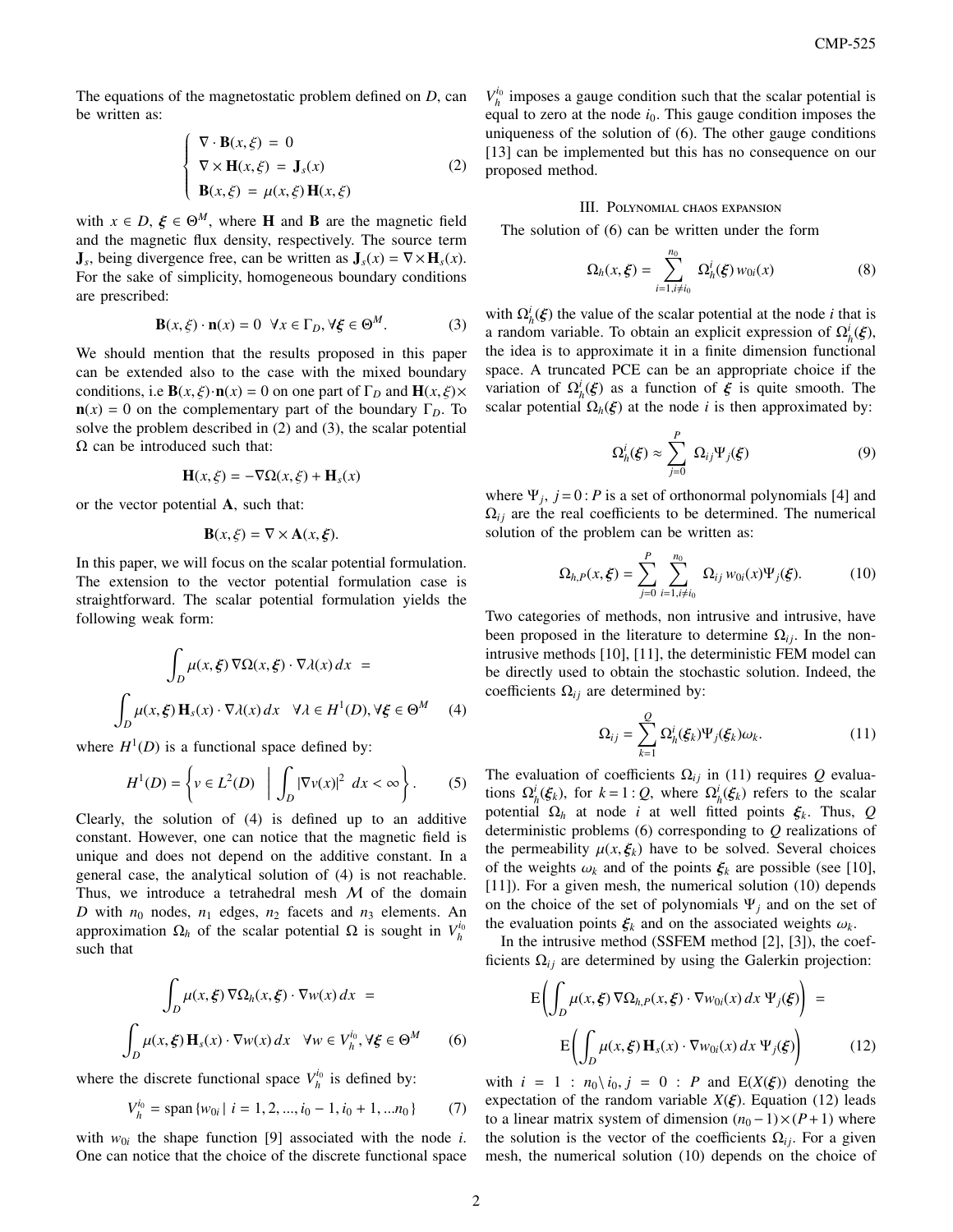the set of polynomials and on the accuracy of the solution of the linear system given by (12).

### IV. Stochastic error estimation

# *A. Definition of the numerical errors*

The stochastic error *esto* is defined by the following

$$
e_{sto}^2(\xi) = \int_D \mu(x, \xi) \nabla (\Omega_{h,P}(x, \xi) - \Omega_h(x, \xi)) \cdot \nabla (\Omega_{h,P}(X, \xi) - \Omega_h(x, \xi)) dx.
$$
 (13)

Using the same norm, the spatial error *espa* and the global error *eglo* can also be defined respectively as the distance between  $Ω<sub>h</sub>$  and  $Ω$  and the distance between  $Ω<sub>h</sub>$ *P* and  $Ω$ . From (4), (6) and (10) it can be shown that

$$
e_{glo}^2(\xi) = e_{sto}^2(\xi) + e_{spa}^2(\xi). \tag{14}
$$

The global error estimation requires estimations of both the stochastic error *esto* and the spatial error *espa*. In the following, we will focus only on the estimation of the stochastic error  $e_{sto}$  which is directly linked to the discretization of  $\Omega_h$  along the stochastic dimension.

#### *B. Stochastic error estimator*

We propose the following estimator for  $e_{sto}^2(\xi)$ 

$$
\eta_{sto}^2(\xi) = \mathbf{R}^t(\xi)\Lambda_0^{-1}\mathbf{R}(\xi)
$$
 (15)

where  $\bf{R}$  is a stochastic residual vector whose coefficients are given by:

$$
[\mathbf{R}]_i(\xi) = \int_D \mu(x, \xi) \nabla \Omega_{h, P}(x, \xi) \cdot \nabla w_{0i}(x) dx -
$$

$$
\int_D \mu(x, \xi) \nabla \mathbf{H}_s(x) \cdot \nabla w_{0i}(x) dx \qquad (16)
$$

with  $i = 1 : n_0\backslash i_0$  and  $\Lambda_0$  the expectation of the stiffness matrix defined by:

$$
[\mathbf{\Lambda}_0]_{ij} = \int_D \mathbf{E}(\mu(x,\xi)) \nabla w_{0i}(x) \cdot \nabla w_{0j}(x) dx \qquad (17)
$$

with  $i = 1$ :  $n_0 \nvert i_0$ ,  $j = 1$ :  $n_0 \nvert i_0$ . It can be shown that  $\eta_{sto}$ in (15) is an equivalent measure of the stochastic error *esto* meaning that

$$
k_1 \eta_{sto}^2(\xi) \le e_{sto}^2(\xi) \le k_2 \eta_{sto}^2(\xi)
$$
 (18)

with  $k_1$  and  $k_2$  are positive coefficients and independent of  $\Omega_h$ and of  $\Omega_{h,P}$ . In particular, we can deduce an explicit expression of these coefficients:

$$
k_1 = \min_{x \in D} \left( \frac{E(\mu(x, \xi))}{\mu_{max}(x)} \right)
$$
(19)  

$$
k_2 = \max_{x \in D} \left( \frac{E(\mu(x, \xi))}{\mu_{min}(x)} \right)
$$

(see the APPENDIX for the proof of (18)). Due to the fact that  $\eta_{\text{sto}}^2(\xi) \geq 0$ ,  $\forall \xi \in \Theta^M$ , and from (18), the expectation  $E(n^2, \xi)$  could be an appropriate indicator to quantify the  $E(\eta_{sto}^2(\xi))$  could be an appropriate indicator to quantify the stochastic error  $e_{sto}$ . To evaluate  $E(\eta_{sto}^2(\xi))$ , the residual **R** is deduced from (16) as shown: deduced from (16) as shown:

$$
\mathbf{R}(\xi) = \sum_{j=0}^{P_1} \mathbf{R}_j \Psi_j(\xi)
$$
 (20)

where  $\mathbf{R}_i$  are real vectors. Due to the fact that  $\Psi_i(\xi)$  are orthonormal, we obtain:

$$
E(\eta_{sto}^2(\boldsymbol{\xi})) = \sum_{j=0}^{P_1} \mathbf{R}_j^t \boldsymbol{\Lambda}_0^{-1} \mathbf{R}_j.
$$
 (21)

From (19), the ratio between the upper and the lower bounds of the stochastic error (18) can be evaluated. In practice, this ratio corresponds to a small number of units. Furthermore, the estimation (18) is independent of the method used to solve the stochastic problem (SSFEM, Non intrusive, etc.) and can be extended to the different stochastic approximation bases (truncated PCE in this paper or wavelet decomposition [12], etc.).

#### V. Numerical example

We are interested in a magnetostatic problem presented in Fig. 1. The domain is divided into 5 sub-domains with the



Figure 1: Magnetostatic problem defined in the domain *D*.

relative permeabilities  $\mu_0 = 1$ ,  $\mu_1 = \mu_2 = 1000$ .  $\mu_3$  and  $\mu_4$  are two independent uniform random variables defined on [600 − 1400]. The current J*<sup>s</sup>* is imposed equal to 1A. We apply the SSFEM method [2] to solve this problem. For a given numerical solution  $\Omega_h$ ,  $P(x, \xi)$ , the mean value of the stochastic estimator  $\eta_{sto}^2$  is compared to the mean value of the stochastic<br>error  $e^2$  estimated by the MCSM described on the flow chart error  $e_{sto}^2$  estimated by the MCSM described on the flow chart in Fig. 2. As mentioned in Section III, with a given mesh, the



Figure 2: Monte-Carlo method.